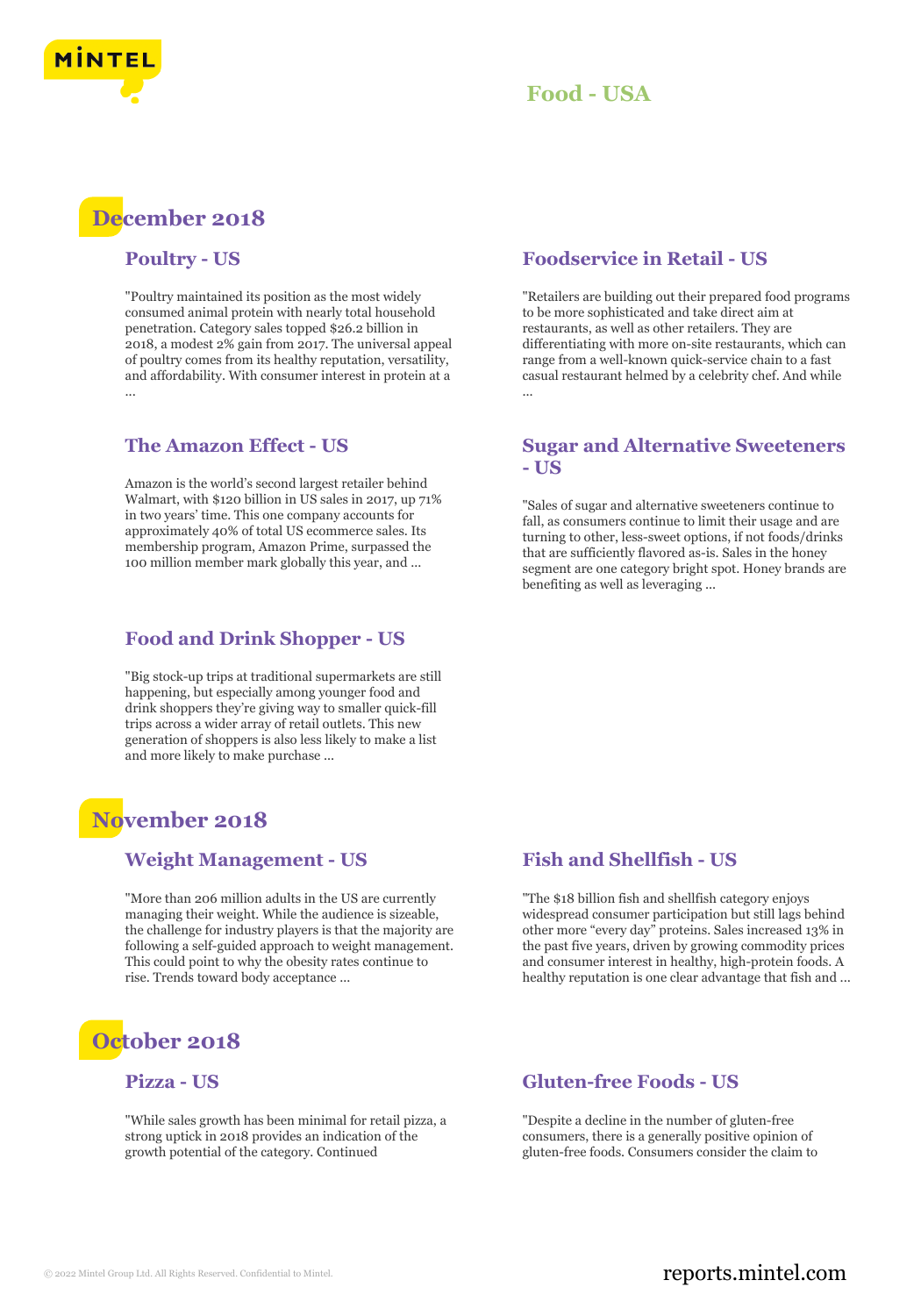

improvements in flavor variety, quality, and healthfulness will help marketers and retailers take advantage of frozen and refrigerated pizza's unique combination of convenience and fun ...

#### **Yogurt and Yogurt Drinks - US**

"Total sales of yogurt are flat; consumers are trying new yogurt styles and brands but not increasing their total yogurt consumption. While sales of drinkable yogurt are quickly growing they have not offset the decline of spoonable yogurt. Moreover, drinkable yogurts are likely cannibalizing sales of spoonable. High protein/low ...

#### **Hot and Cold Cereal - US**

"The \$10.4 billion cereal category continues to be plagued with struggles, largely an impact of falling cold cereal segment sales. Yet, the category still enjoys nearly universal participation, suggesting that any attrition is in consumption frequency or volume, not overall category participation. Frequency can be strengthened though, by accentuating ...

## **September 2018**

#### **Better For You Snacking - US**

"The increasing prevalence of snacking creates an opportunity for healthier, more nutritious snacks. And with relatively low usage incidence of many newer types of better-for-you snacks, there's plenty of room for further growth. For better-for-you snack makers, new use occasions and pairings and exciting new flavors represent paths to increased ...

#### **Cheese - US**

"With sales of \$23.6 billion, the cheese category's true challenge is in growing off of such a considerable sales base, since consumers already widely turn to cheese either as a snack or a recipe component. Recent years of dollar sales stagnation have been largely the result of commodity ...



indicate the product is healthy and beneficial to all, not solely those who have celiac disease or a gluten intolerance. The challenge for the category is in ...

#### **Consumers and the Economic Outlook - US**

"The economy continues its slow and steady recovery, though economists are hesitant to say that it has officially recovered. While some consumers may be watching economic indicators, many are not, and even those who are may not see the direct effects on their daily lives. Overall, if consumers were already ...

#### **Cooking Enthusiasts - US**

"The share of the population identified as Cooking Enthusiasts has remained stable over the last three years, providing a solid base of consumers who cook at home regularly and enjoy it. However, enthusiasm among other segments is on the decline, as less of the population is defined as Conflicted Cooks ...

#### **Vitamins, Minerals and Supplements - US**

"The pace of growth for the VMS (vitamins, minerals, and supplements) market remains steady, as sales are estimated to increase by 5.1% in 2018, reaching \$24.5 billion. Yet consumer emphasis on value and lack of product understanding are a challenge to the category. To best position themselves, category ...

#### **Nut-based Spreads and Sweet Spreads - US**

"Products in the \$3.9 billion nut-based and sweet spreads category enjoy nearly universal penetration as well as solid consumption frequency, in large part due to the popularity and dominance of peanut butter. Yet sales growth has been modest in the past five years for both segments, likely an implication ...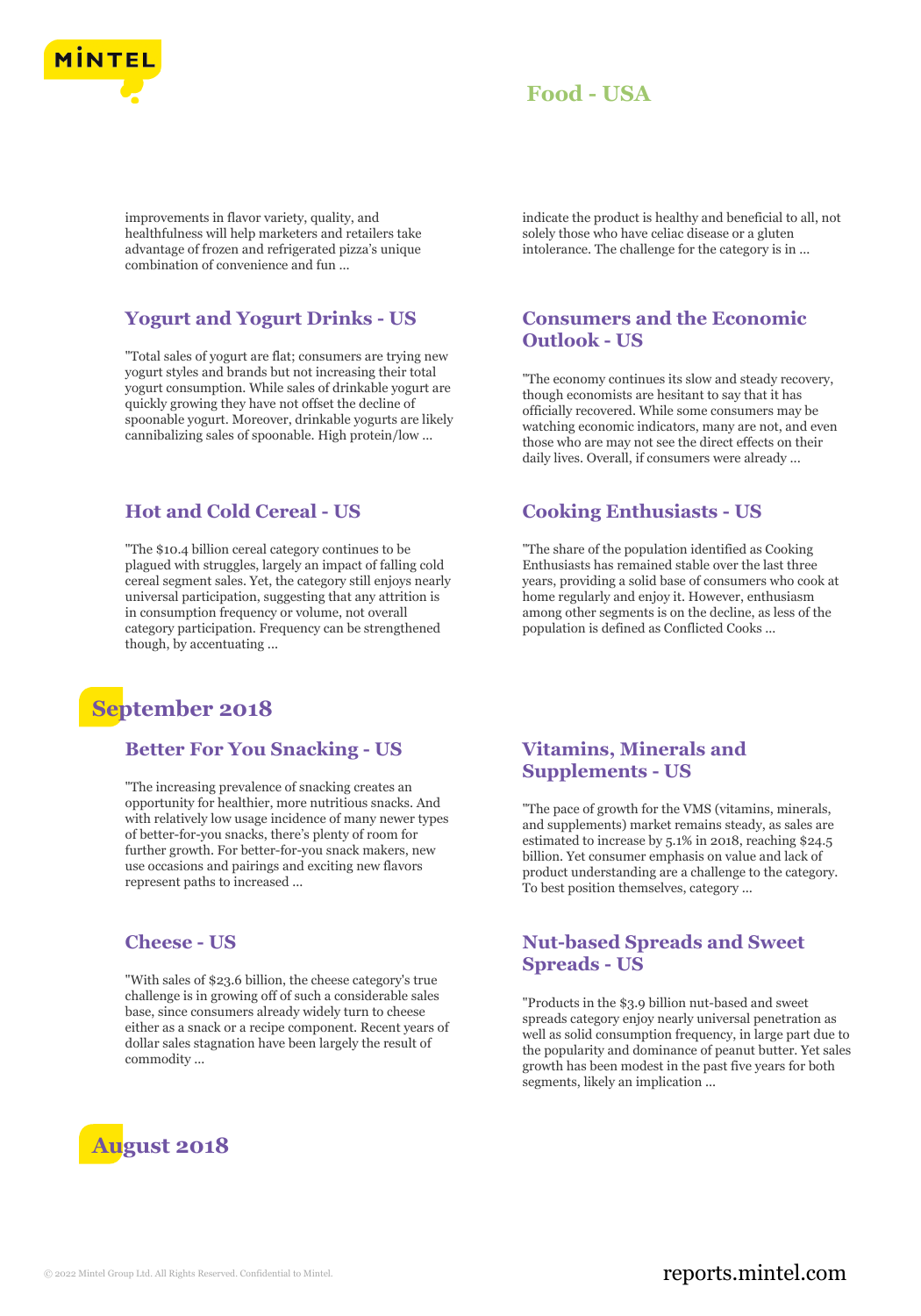

#### **Better for You Eating Trends - US**

"Most consumers report that they try to maintain a healthy diet at least some of the time, making better-foryou food and beverage claims potentially motivating to a wide audience. Still, while what's healthy or better-foryou can mean different things to different consumers, there are overarching opportunities to highlight freshness, simplicity ...

#### **Online Grocery Shopping - US**

"Despite doubling from 2013-18, online grocery sales in the US remain a small proportion of total grocery sales and an even smaller proportion of total eCommerce. Unlike other major product categories, adoption of online shopping in this sector has been slow, namely due to consumers' strong preference to shop in-store ...

# **July 2018**

#### **Pet Food - US**

"The pet food market continues to grow at a slow, steady pace, driven by premiumization and treating as pet owners look to give their pets, viewed as cherished members of the family, the best. Increasingly, pet owners are looking for pet food and treats that measure up to their own ...

#### **Grocery Retailing - US**

"The grocery industry will become \$700+ billion strong within the next five years. During this time, it's likely that additional mergers and acquisitions will occur as competition inside and outside the industry (eg from restaurants) intensifies. While consumers' grocery shopping behaviors may be rather status quo for now, this will ...

#### **Packaged Bread - US**

"Participation is rather steadfast which is proving to be a help and a hindrance to performance in the \$21 billion packaged bread category. Sales have remained modestly positive despite the lingering popularity of low carb diets, yet the bulk of consumers are stuck in a holding pattern – neither increasing ...

#### **Nuts, Seeds and Trail Mix - US**

"Nuts, seeds, and trail mix benefit from a relatively healthy, not to mention natural, reputation. Brands leveraging such a reputation should be well-positioned to capitalize on increasing consumer interest in snacking and on healthier snack options, in particular. The challenge for the category will be in offering options that not ...

#### **Breakfast Foods - US**

"Boosting the importance of breakfast is in order. Only about half of US adults think breakfast is more important than lunch or dinner, down from 2014, and less than half say it sets the tone for their day. Nevertheless, consumption is high. Opportunity for portable options is strong, with few ...

#### **Consumers and the Economic Outlook - US**

"Consumers remain confident in their financial health and anticipate little change in the coming year, resulting in stable patterns of financial opinions and behaviors. Consumers hope to save for the future while also maintaining spending levels that accommodate their current lifestyle. This Report looks at the role credit score plays ...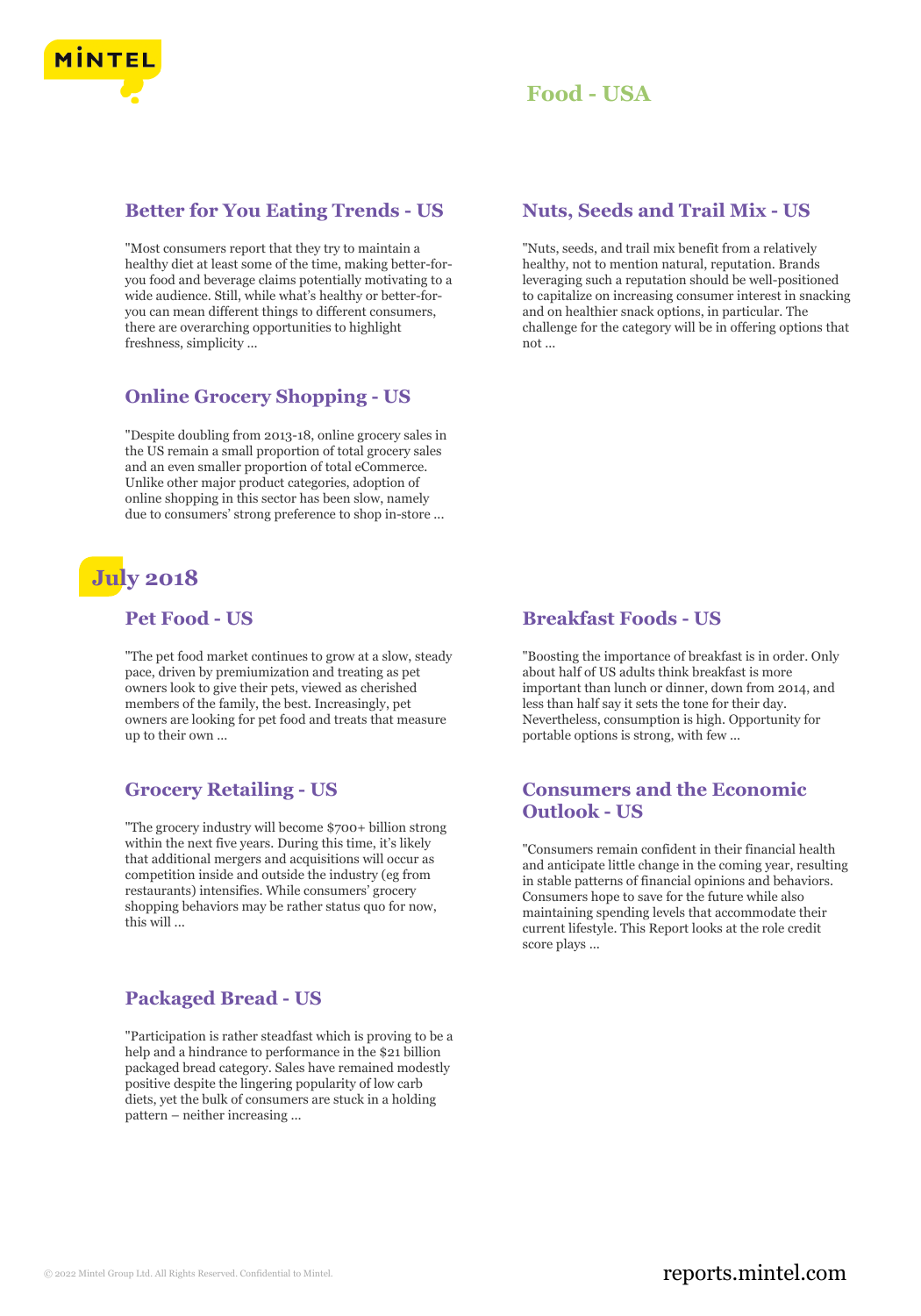



## **June 2018**

#### **Prepared Meals - Frozen and Refrigerated - US**

"The prepared meals category has returned to growth as category competitors have responded to consumer interest in less-processed offerings and greater cuisine variety. Brands and retailers can help maintain the momentum by catering to the diverse needs of a new generation of users with products that offer greater flexibility, new ...

#### **Fruit - US**

"With current sales of just over \$50 billion, fruit is a widely popular and growing category, even if that growth is a relatively slow 2-3% annually. Within the category's largest segment – fresh – there is a relative lack of brand power, as private label options dominate in terms of

# **May 2018**

#### **Vegetables - US**

"The vegetable category remains sizable, though sales are largely driven by consumer interest in lower prices and fresher options. While consumers indicate they would like more vegetables in their diet, data shows they continue to fall short of recommendations, suggesting brands may well have to incorporate novel approaches to garner ...

#### **Non-chocolate Confectionery - US**

"Dollar sales of non-chocolate confectionery have increased although year-over-year growth has been slow, as the category struggles with consumer concerns over health. However, the importance of indulgence has prevented decline overall. Growth, albeit slow, is forecast through 2022, with the slowdown due to reduced category participation."

**-Beth Bloom, Associate Director ...**

# **April 2018**

**Consumers and the Economic Outlook - US**

### **Food Packaging Trends - US**

32% of food launches tracked by Mintel GNPD (Global New Products Database) from May 2018-April 2018 featured new packaging, and new packaging experienced the highest gain among launch types from 2013-18. 62% of shoppers claim on-pack information is important to food choice, suggesting that consumers are reading labels. 58% of ...

#### **Soup - US**

"The soup category struggled to increase sales significantly. There were some bright spots. Growing segments – including refrigerated fresh soup/frozen soup, wet broth/stock, and dry soup – made up some ground. But these gains weren't enough to compensate for stagnant RTS (ready-to-serve) wet soup sales and declines in ...

#### **Dips and Savory Spreads - US**

"The diverse \$4.6 billion dips and savory spreads category enjoys solid consumer participation, likely due in part to the increasing popularity of snacking and brand loyalty. All three segments of the category managed growth from 2016-2017, but refrigerated options have been especially successful as consumers seek out fresh foods ...

#### **Frozen Snacks - US**

Frozen snacks have bounced back from an unstable past few years and steady, but minimal, growth is predicted looking ahead to 2022. Private label brands are performing strongly and legacy frozen snack brands remain stable, especially among parents with 85% acknowledging their kids eat frozen snacks. Despite the stability, increased ...

**Chocolate Confectionery - US**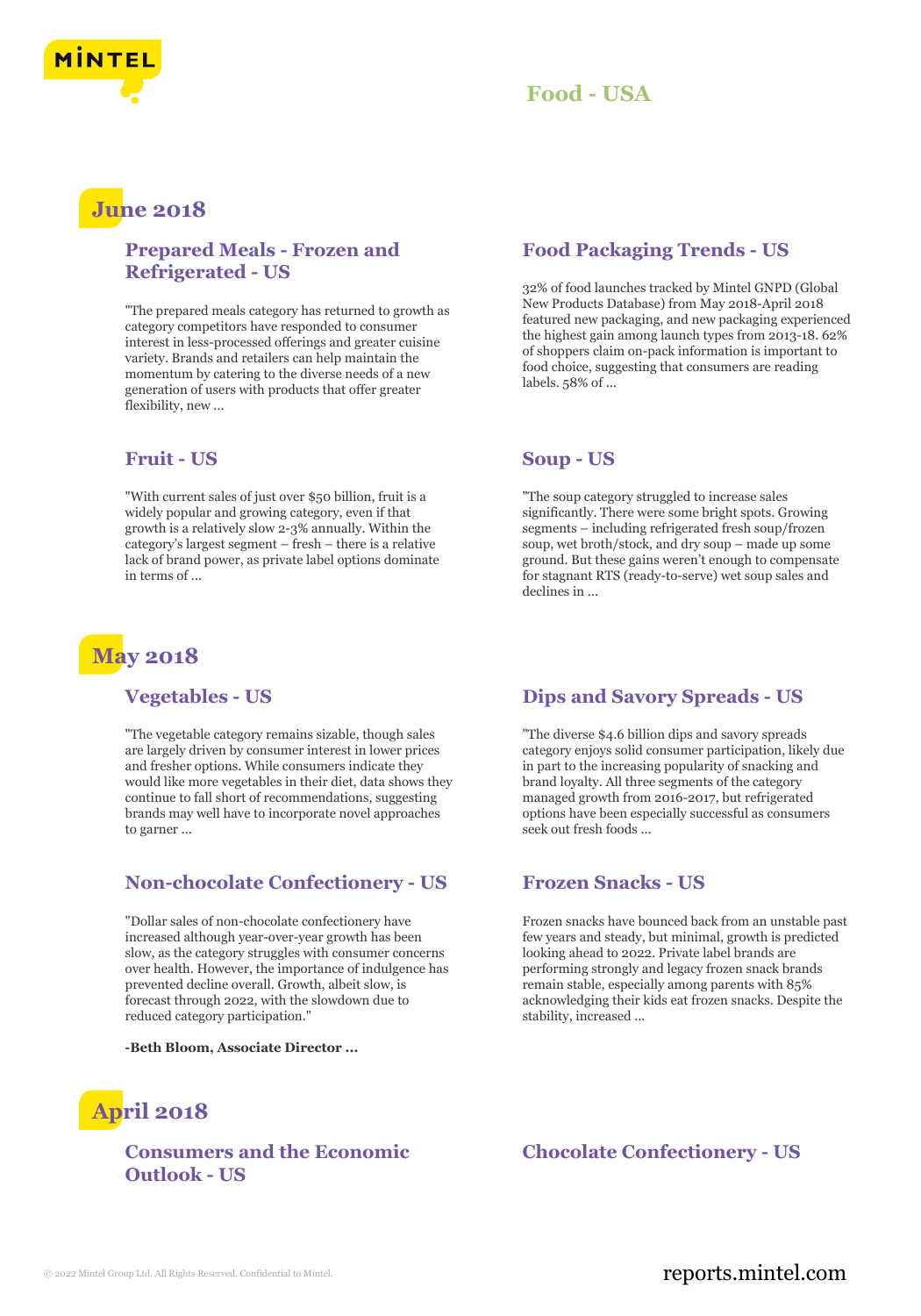

"The US economy weathered the political tumult of 2017 with surprising vigor, as most major economic indicators fared increasingly better throughout the year. The nation's GDP (gross domestic product) has been on the rise for 17 consecutive quarters, and consumer confidence has been marching forward at record levels, while unemployment ...

#### **Snack, Nutrition and Performance Bars - US**

Dollar sales of snack, nutrition, and performance bars saw steady year-over-year growth from 2012-17 (+20% overall). 2017 represents a slight slowdown, with an estimated 2.6% increase over 2016 (0.1% when adjusted for inflation). While consumer interest in snacking, protein, and functional foods positively impacts the category, a growing ...

#### **Ice Cream and Frozen Novelties - US**

"While consumers strive to live healthier lifestyles, strong engagement in the category suggests that there is still room for indulgence. Yet, the ice cream and frozen novelties category attained modest dollar sales growth from 2016-17 while unit volume slowed, indicating that increased consumption frequency is critical to growing the category ...

# **March 2018**

#### **Convenience Stores - US**

"Faced with declines in motor fuel rates, cigarette smokers, and carbonated soda drinkers in recent years, the convenience store (c-store) industry is in a state of change as it looks toward other product areas and innovations to drive sales. Leading retailers in the industry are focused first and foremost on ...

## **Baby Food and Drink - US**

"After two years of stagnating sales, the \$6.8 billion market for baby/toddler food and drink shows indications of growth ahead. Largely stemming from formula sales, the category is expected to leverage a number of healthy attributes and claims in premiumpositioned products. Parents are seeking healthy attributes above all ...

Dollar sales of chocolate confectionery continue to grow at a modest pace, driven by the nearly universal penetration and the belief that chocolate is a permissible indulgence. While purchasers are creatures of habit when choosing chocolate, they are also open to new flavors and varieties and willing to pay more ...

#### **Grains and Rice - US**

"The market for rice is considerable, standing at \$2.5 billion, but has stagnated in recent years. Consumer interest in a wide range of cuisines featuring rice as a component should lead to growth in coming years, but the category may also benefit from leveraging healthier attributes, potentially from rice ...

#### **Salty Snacks - US**

The nearly \$12 billion salty snacks market continues turn in a strong performance driven by the increasing prevalence of snacking. Meat snacks, popcorn, and cheese snacks are the category's three largest segments and are responsible for much of the growth. New flavors and varieties are key to continued growth, as ...

#### **Butter, Margarine and Oils - US**

An ingredient or flavor booster in a wide variety of recipes and dishes, butter, margarine, and oils are used by nearly all consumers. While widespread penetration does challenge substantial growth, the overall category did manage a small gain, 1% from 2016-17, stemming from the gains of butter while margarine struggles ...